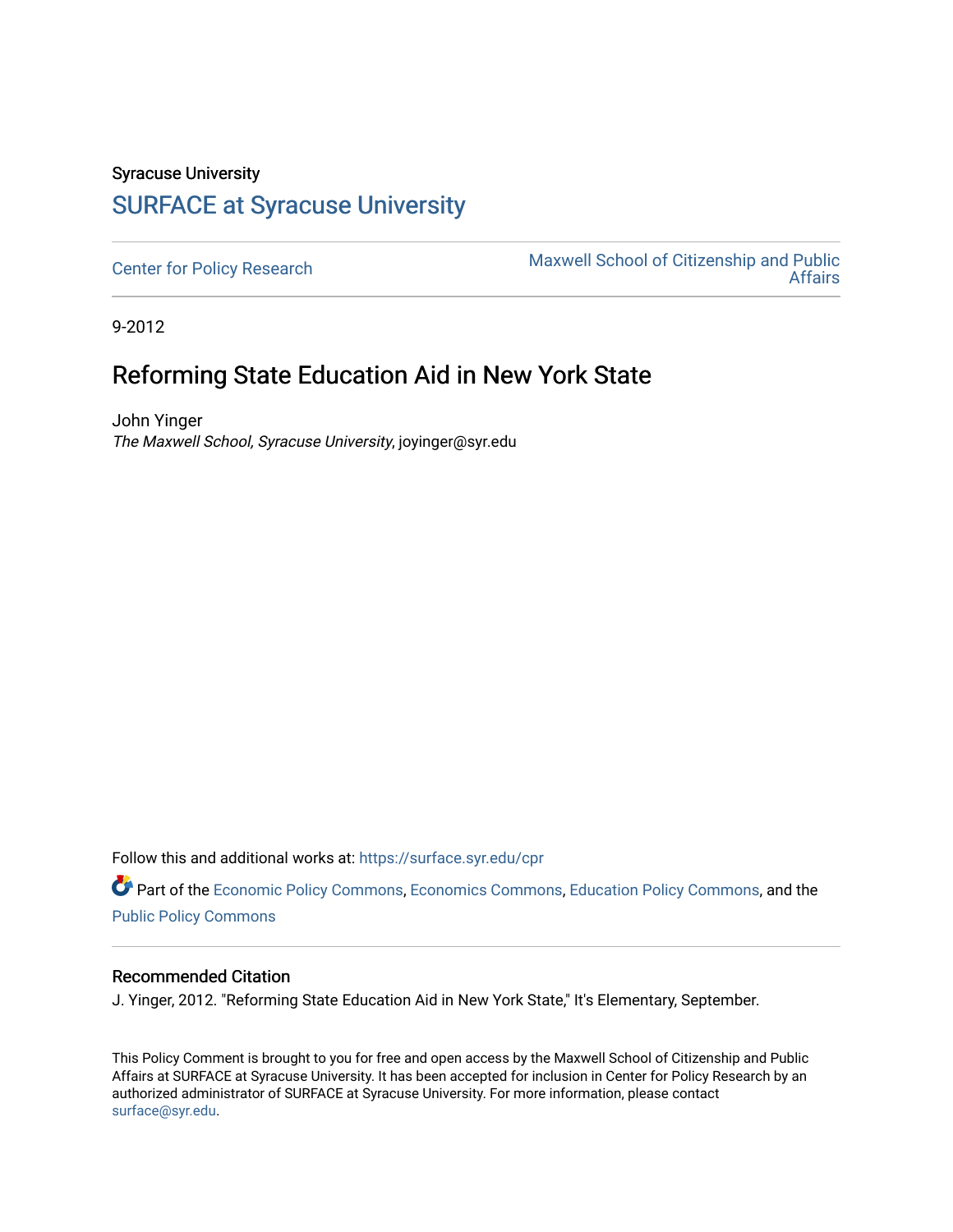

A Monthly Column by EFAP Director John Yinger September 2012

#### **Reforming State Education Aid in New York State[1](#page-3-0)**

New York State's most serious problem with K-12 education has long been the inequality in its funding system. Through no fault of their own, the large city districts and other poor school districts have to spend much more than other districts on remediation, counseling, health, and safety, among other things, to achieve the same student performance and they have to spend more to attract teachers of any given quality. Moreover, education finance in New York State depends heavily on the property tax, and high-wealth districts can raise far more money than other districts at any given level of taxpayer sacrifice. The importance of these fiscal disparities is revealed by the accompanying disparities in student performance.

Until recently, the New York's education aid program made only a modest contribution to offsetting these fiscal disparities. Indeed, many so-called reforms, such as the School Tax Relief Program, actually made the disparities worse.<sup>2</sup> Reforms to the state education aid program passed in 2007, however, represented a major step in the right direction. These reforms increased state aid to education, shifted money from categorical aid programs into the state's main operating aid program, and greatly improved the provisions that account for the additional costs associated with educating disadvantaged students.<sup>3</sup> Although these reforms were a major improvement, they were far from perfect. In my view, changes to the portion of the aid formula that calculates the expected local contribution favored wealthy districts and offset to some degree the equity improvements on the cost side of the formula.<sup>4</sup> But that is a debate for another day.

 $\overline{a}$ 

[http://www.monticelloschools.net/District/News/pdfs/FoundationAidStudyRutgers2011.pdf\)](http://www.monticelloschools.net/District/News/pdfs/FoundationAidStudyRutgers2011.pdf)

<sup>&</sup>lt;sup>1</sup> This column contains the prepared testimony I presented to the New NY Education Reform Commission at a hearing held at Lemoyne College on August 14, 2012.

<span id="page-1-0"></span><sup>&</sup>lt;sup>2</sup> For an analysis of the STAR program's contribution to funding inequality and suggested reforms, see John Yinger, "Four Flaws in New York State's Property Taxes and How to Fix Them: STAR," Education Finance and Accountability Program, Syracuse University, May 2012. Available at:<br>
http://cpr.maxwell.syr.edu/efap/about\_efap/ie/May12.pdf.

<span id="page-1-1"></span> $\frac{3}{3}$  Cost functions, a key component of need-based state education aid, are reviewed in William Duncombe and John Yinger, 2011, "Are Education Cost Functions Ready for Prime Time: An Examination of Their Validity and Reliability," *Peabody Journal of Education* 86 (1), pp. 28-57 (available at:

[http://www.tandfonline.com/doi/abs/10.1080/0161956X.2011.539954\)](http://www.tandfonline.com/doi/abs/10.1080/0161956X.2011.539954). The principles of need-based aid and the formulas for need-based aid in states around the country are discussed in John Yinger, "State Aid and the Pursuit of Educational Equity: An Overview," 2004, in *Helping Children Left Behind: State Aid and the Pursuit of Educational Equity*, edited by J. Yinger (MIT Press), pp 3-57 (available at: [http://mitpress.mit.edu/catalog/item/default.asp?ttype=2&tid=10112&mode=toc\)](http://mitpress.mit.edu/catalog/item/default.asp?ttype=2&tid=10112&mode=toc).

<span id="page-1-2"></span><sup>&</sup>lt;sup>4</sup> A comparison of the 2007 reforms with need-based reforms can be found in Bruce D. Baker, 2011, "School Funding Fairness in New York State: An Evaluation of the Conceptual and Empirical Basis and Implementation of the New York State Foundation Aid Program," Report prepared for the New York State Association of Small City School Districts, October 1 (available at:

and in John Yinger, "Reform in New York State's Education Aid Formula?", Education Finance and Accountability Program, Syracuse University, April 2008 (available at: [http://cpr.maxwell.syr.edu/efap/about\\_efap/ie/April08.pdf\)](http://cpr.maxwell.syr.edu/efap/about_efap/ie/April08.pdf).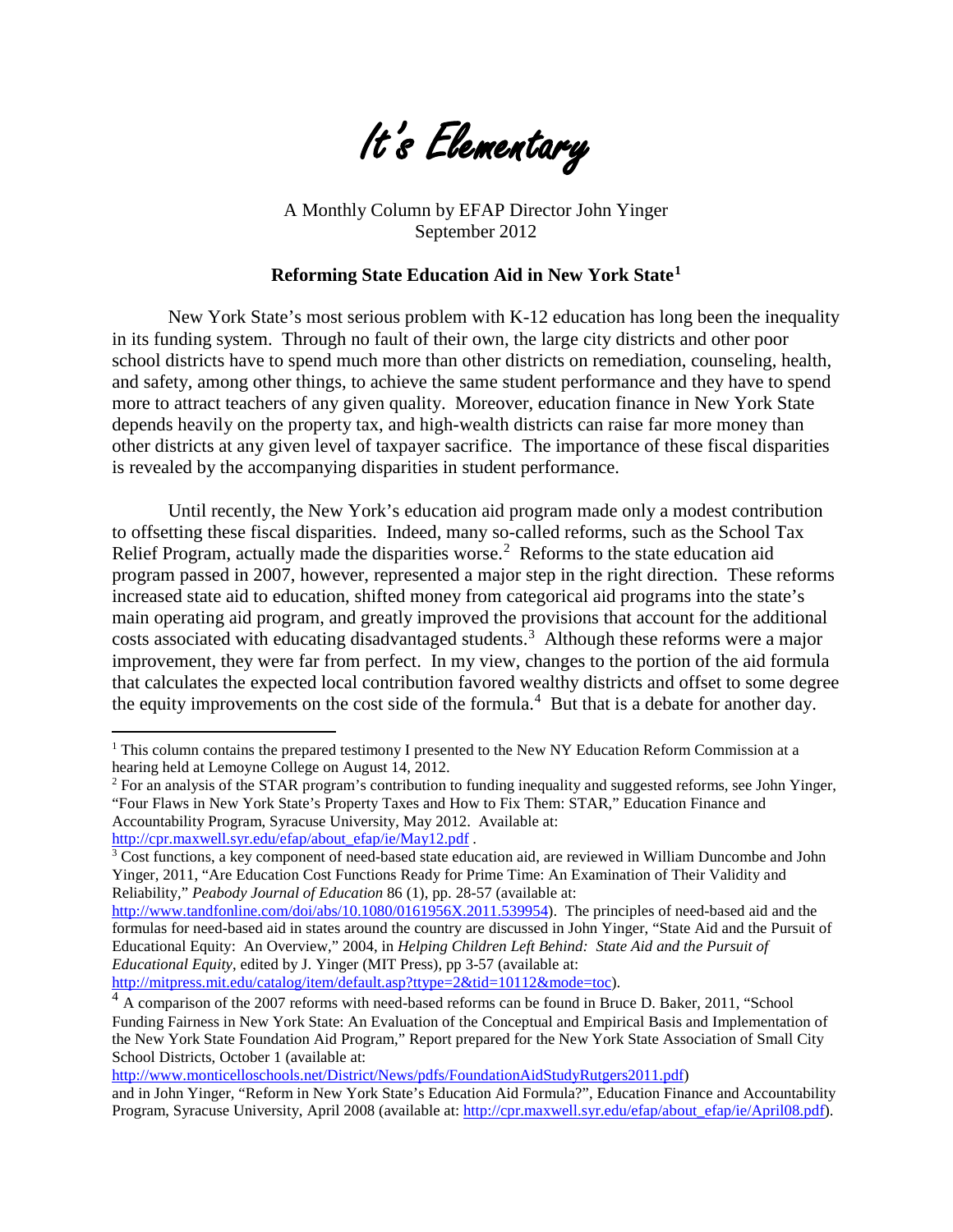Unfortunately, since 2007 New York State has been steadily undoing the 2007 reforms. The scheduled phase-in was halted and the state aid budget was cut by a significant amount. To some degree, of course, the cuts in state aid reflected the fiscal realities imposed by a severe recession, but the nature of the cuts, and of other education policies, has served to significantly widen the fiscal disparities that the 2007 reforms sought to close. More specifically,

- o The cuts in state aid dollars per pupil have been far greater for needy districts than for wealthy districts. This outcome is documented in Figure 1 below. The percentage cuts have been lower for poor than for wealthy districts, on average. However, a given percentage cut has a much larger impact on a poor district than on a rich district because the poor district relies much more heavily on state aid. A much fairer approach would have been to make the same absolute cuts per pupil in every district.
- o The new property tax cap makes it far more difficult for poor districts to offset state aid cuts or to meet other challenges using their own resources. Indeed, the design of this cap places low-wealth districts at a severe disadvantage, as illustrated in the attached Figure 2.

My recommendations for education reform in New York State are as follows:

- 1. Future increases in state aid to education should be designed to return as quickly as possible to the path set by the 2007 reforms. The small increase in state aid passed this year seems to do this to some degree, but it is a very small increase. Any future increases in state aid should be heavily focused on the neediest districts.
- 2. No additional state resources should be devoted to competitive grants, which represent another contest in which hard-pressed poor districts are at a disadvantage.
- 3. The property tax cap should be altered so that it is based on a percentage of a district's need, not a percentage of a district's tax base.<sup>[5](#page-2-0)</sup>
- 4. The state should place far more emphasis on data collection and evaluation. The quality of the data in New York State for evaluating educational initiatives is far below the quality in many other states. The capacity of the New York State Education Department to conduct policy experiments and to evaluate existing reforms is far below the capacity of education departments in many other states. The burden of creating data sets suitable for research purposes and of conducting experiments and evaluations should not be left on the poor districts that need the most help. This is a job for the state government.<sup>6</sup>

 $\overline{a}$ 

<span id="page-2-0"></span><sup>&</sup>lt;sup>5</sup> A reform of this of this type is presented in detail in John Yinger, "Four Flaws in New York State's Property Taxes and How to Fix Them: Levy Limits," Education Finance and Accountability Program, Syracuse University, June 2012. Available at: http://cpr.maxwell.syr.edu/efap/about efap/ie/June12.pdf.

<span id="page-2-1"></span> $6$  My colleague William Duncombe and I have been making this proposal for many years. See, for example, our amicus curiae brief in the CFE case, which is available at: http://cpr.maxwell.syr.edu/efap/about\_efap/cfe.html.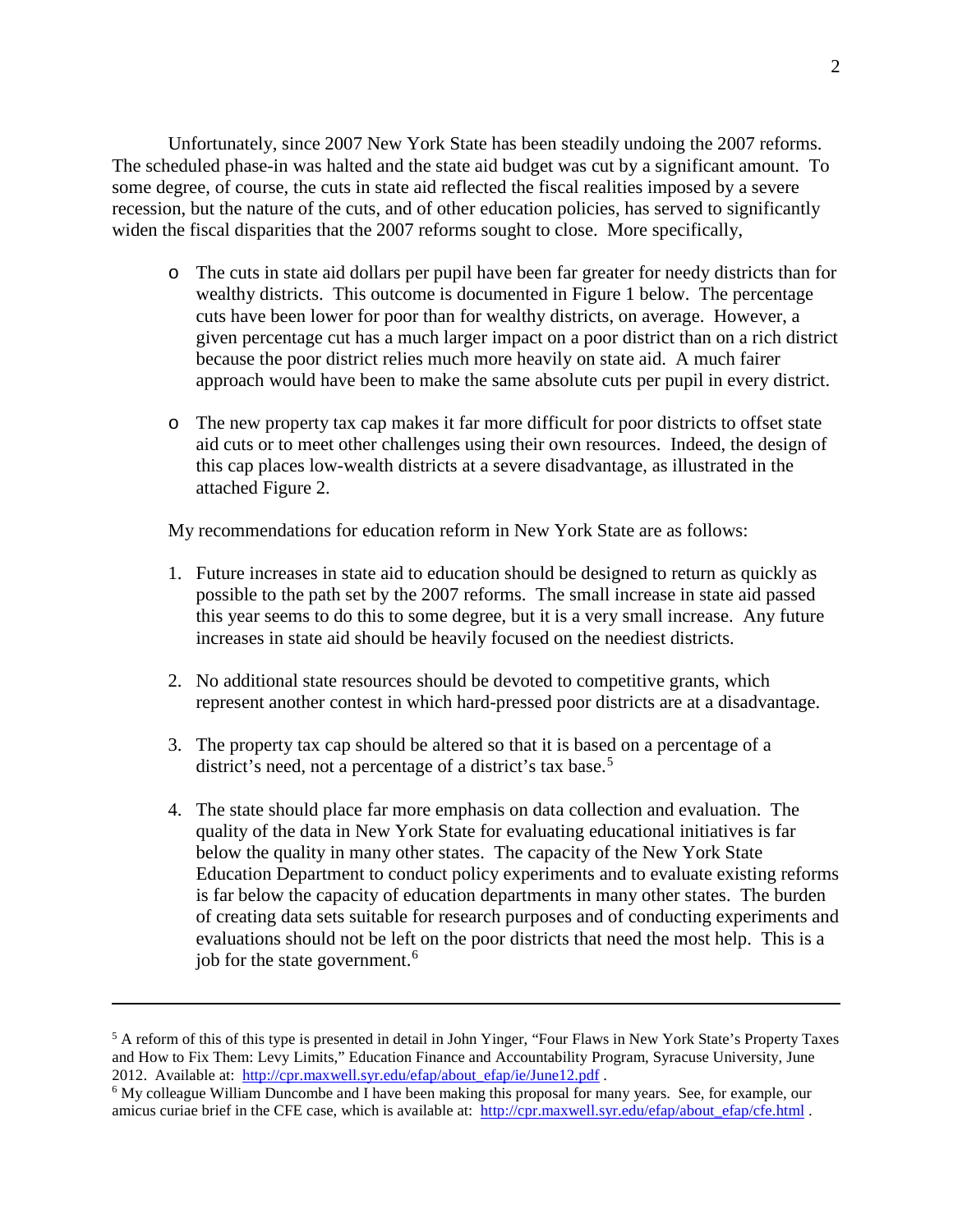

### Figure 1. Reduction in Actual Per Pupil Foundation Aid in 2010-11 Compared to Fully Phased-In Foundation Program

<span id="page-3-0"></span>Note: Fully phased-in aid is based on estimated total aid from a fully enacted Foundation Aid divided by actual enrollment in 2009-10. Actual aid for 2010-11 is Foundation Aid and the Gap Elimination Adjustment. Source: Calculations by Professor William Duncombe and NYSED, state aid files.